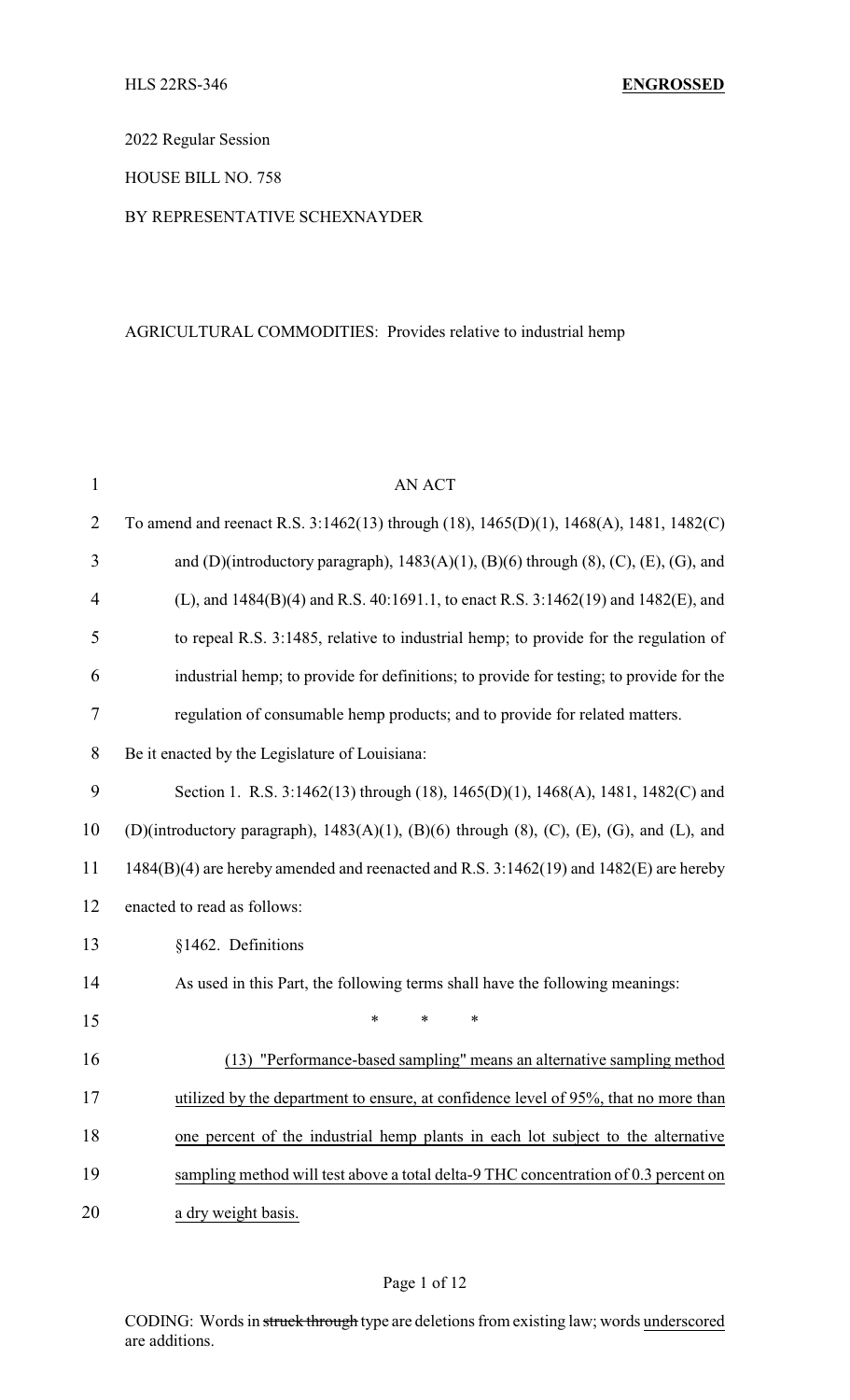| $\mathbf{1}$   | $(13)$ (14) "Process" means converting industrial hemp into a marketable                 |
|----------------|------------------------------------------------------------------------------------------|
| $\overline{2}$ | form.                                                                                    |
| 3              | $(14)$ (15)(a) "Processor" means any individual, partnership, corporation,               |
| 4              | cooperative association, or other business entity that receives industrial hemp for      |
| 5              | processing into commodities or products.                                                 |
| 6              | (b) "Processor" shall not include a consumable hemp processor as defined                 |
| 7              | in R.S. 3:1481.                                                                          |
| 8              | $(15)$ (16) "Seed producer" means a person licensed by the department to                 |
| 9              | obtain, produce, transport, and sell industrial hemp seed in the state.                  |
| 10             | $(16)$ (17) "State plan" means a plan required for approval by the United                |
| 11             | States Secretary of Agriculture to monitor and regulate the production of industrial     |
| 12             | hemp.                                                                                    |
| 13             | "THC" means a combination of tetrahydrocannabinol and<br>$\left(\frac{1}{2}\right)$ (18) |
| 14             | tetrahydrocannabinolic acid.                                                             |
| 15             | $(18)$ (19) "Transport" or "transporting" means the movement of industrial               |
| 16             | hemp from the premises of a licensee to the premises of another licensee or from the     |
| 17             | premises of a licensee to the premises of a permit holder pursuant to R.S. 3:1483 by     |
| 18             | means of a vehicle.                                                                      |
| 19             | *<br>∗<br>∗                                                                              |
| 20             | §1465. Licensure                                                                         |
| 21             | ∗<br>*<br>∗                                                                              |
| 22             | D.(1) Upon application for initial licensure or annual license renewal and               |
| 23             | every three years thereafter, each applicant shall be required to submit to a criminal   |
| 24             | background check pursuant to the provisions of this Subsection. For purposes of this     |
| 25             | Subsection, "applicant" shall mean an applicant or designated responsible party as       |
| 26             | defined in R.S. 3:1462.                                                                  |
| 27             | ∗<br>$\ast$<br>∗                                                                         |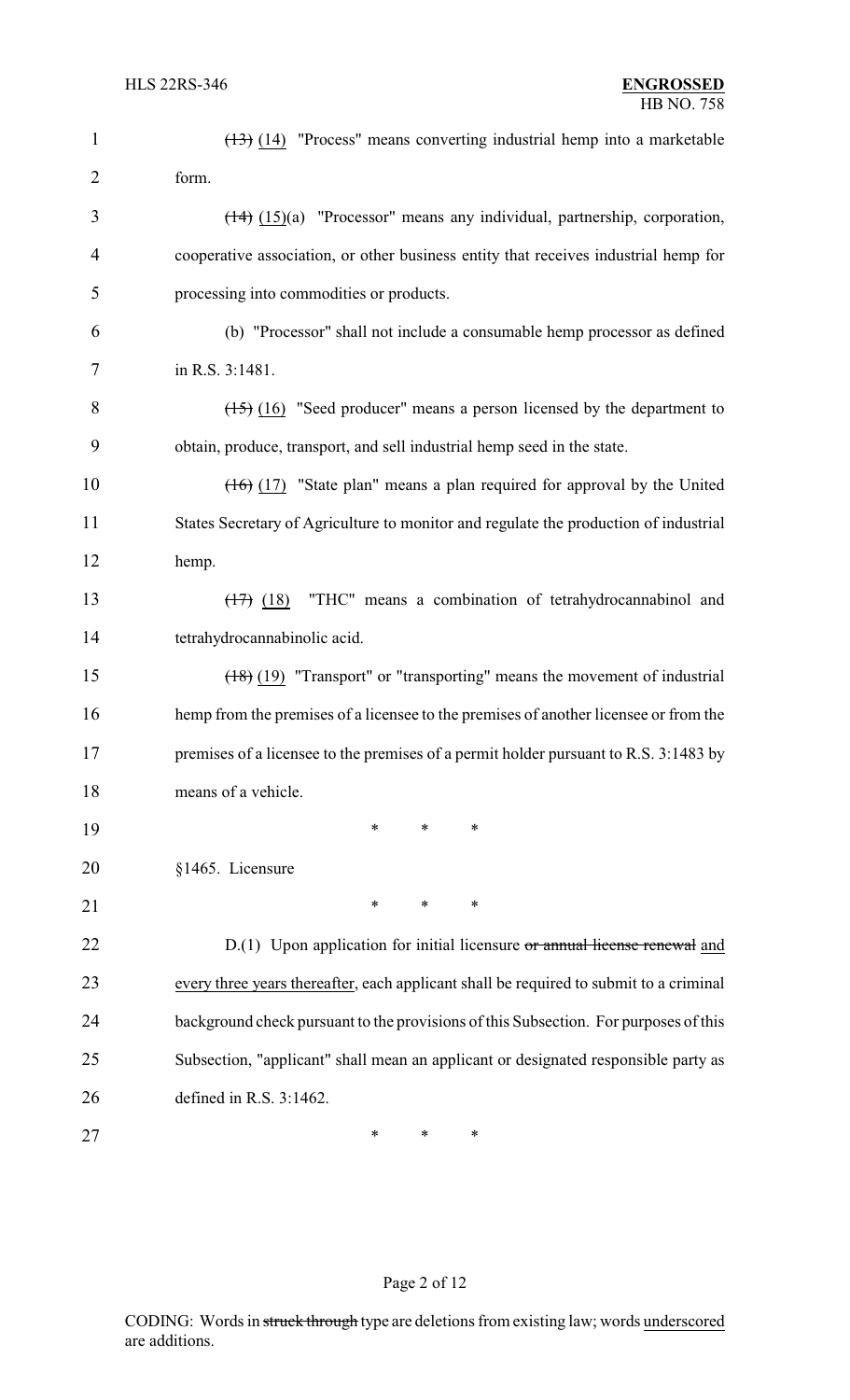| $\mathbf{1}$   | §1468. Testing; inspections                                                          |  |  |  |  |  |  |
|----------------|--------------------------------------------------------------------------------------|--|--|--|--|--|--|
| $\overline{2}$ | A.(1) The department shall collect samples to test all industrial hemp crops,        |  |  |  |  |  |  |
| 3              | except those crops produced by licensees approved by the department for              |  |  |  |  |  |  |
| 4              | performance-based sampling, prior to harvest to ensure the THC concentration does    |  |  |  |  |  |  |
| 5              | not exceed a total delta-9 THC concentration of 0.3 percent on a dry weight basis.   |  |  |  |  |  |  |
| 6              | The grower shall harvest his approved industrial hemp plants not more than thirty    |  |  |  |  |  |  |
| 7              | days following the date of sample collection by the department, unless specifically  |  |  |  |  |  |  |
| 8              | authorized in writing by the department.                                             |  |  |  |  |  |  |
| 9              | The department shall ensure that one or more of the following factors<br>(2)         |  |  |  |  |  |  |
| 10             | exist when determining if a licensee is eligible for performance-based sampling:     |  |  |  |  |  |  |
| 11             | The variety or strain is recognized as AOSCA Certified Seed or has<br>(a)            |  |  |  |  |  |  |
| 12             | consistently demonstrated to result in compliant hemp plants pursuant to the         |  |  |  |  |  |  |
| 13             | sampling and testing process of the department.                                      |  |  |  |  |  |  |
| 14             | (b) The hemp is produced for grain or fiber and no leaf or floral material will      |  |  |  |  |  |  |
| 15             | be harvested.                                                                        |  |  |  |  |  |  |
| 16             | The producer is conducting industrial hemp research.<br>(c)                          |  |  |  |  |  |  |
| 17             | (d) The producer has consistently produced compliant industrial hemp plants          |  |  |  |  |  |  |
| 18             | over an extended period of time.                                                     |  |  |  |  |  |  |
| 19             | (e) The producer is growing immature industrial hemp plants produced from            |  |  |  |  |  |  |
| 20             | industrial hemp seed of known compliant varieties and the plants will be harvested   |  |  |  |  |  |  |
| 21             | prior to flowering.                                                                  |  |  |  |  |  |  |
| 22             | The department may enter into contracts, cooperative endeavor<br>$(2)$ (3)           |  |  |  |  |  |  |
| 23             | agreements, memoranda of understanding, or other agreements with any public          |  |  |  |  |  |  |
| 24             | postsecondary education institution for the testing of THC levels in industrial hemp |  |  |  |  |  |  |
| 25             | crops or industrial hemp products deemed necessary by the commissioner.              |  |  |  |  |  |  |
| 26             | $\ast$<br>∗<br>*                                                                     |  |  |  |  |  |  |

# Page 3 of 12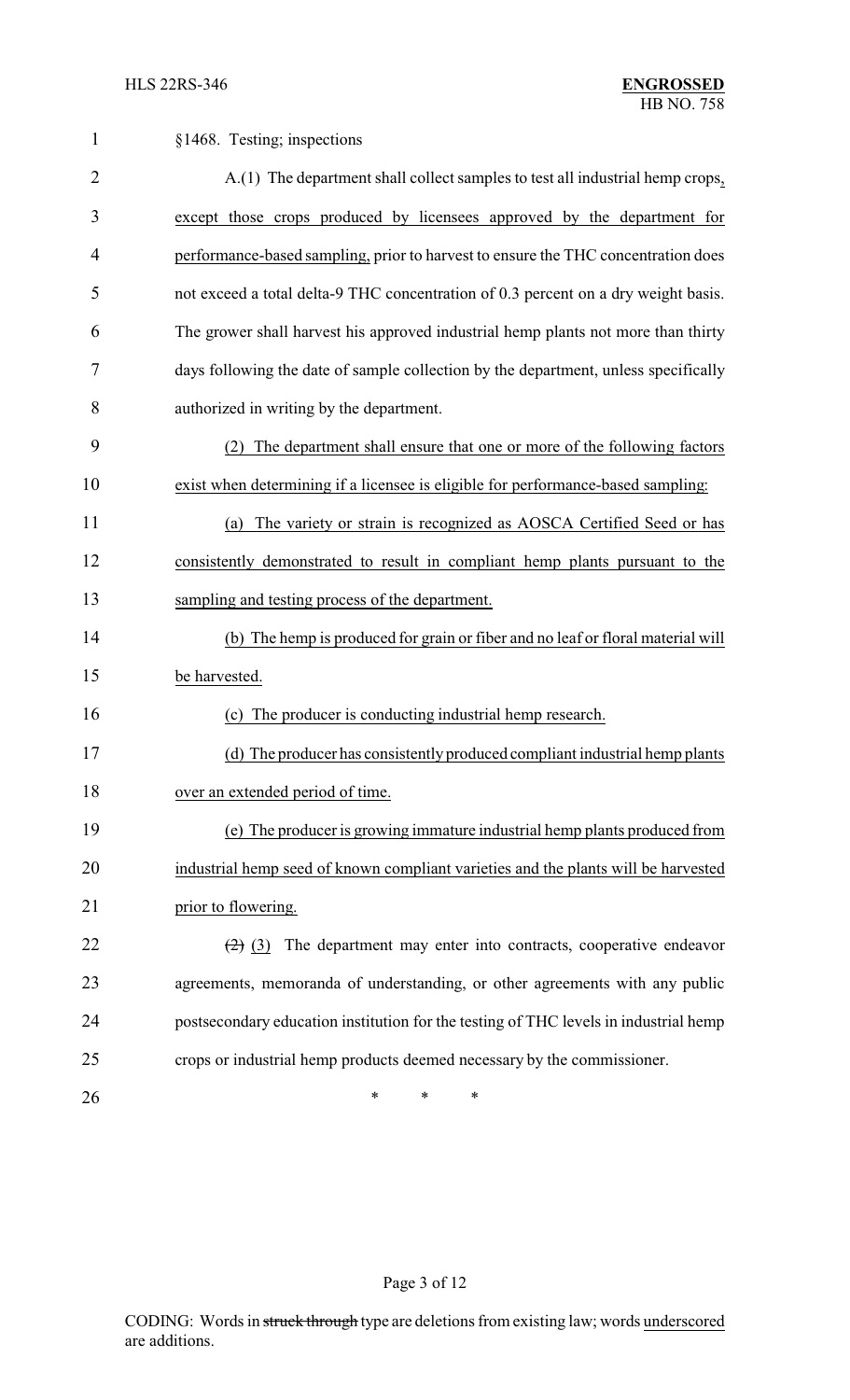| $\mathbf{1}$   | PART VI. CONSUMABLE HEMP PRODUCTS                                                             |  |  |  |  |  |  |
|----------------|-----------------------------------------------------------------------------------------------|--|--|--|--|--|--|
| $\overline{2}$ | §1481. Definitions                                                                            |  |  |  |  |  |  |
| 3              | As used in this Part:                                                                         |  |  |  |  |  |  |
| 4              | (1) "Adult-use consumable hemp product" means any consumable hemp                             |  |  |  |  |  |  |
| 5              | product that contains more than 0.5 milligrams of total THC per package.                      |  |  |  |  |  |  |
| 6              | (2)(a) "Artificially-derived cannabinoid" means a chemical substance that                     |  |  |  |  |  |  |
| 7              | is created by a chemical reaction using non-cannabis materials that results in a              |  |  |  |  |  |  |
| 8              | substance that replicates the molecular structure of a naturally occurring cannabis           |  |  |  |  |  |  |
| 9              | material.                                                                                     |  |  |  |  |  |  |
| 10             | (b) "Artificially-derived cannabinoid" shall not include:                                     |  |  |  |  |  |  |
| 11             | (i) A naturally occurring chemical substance that is separated from the plant                 |  |  |  |  |  |  |
| 12             | Cannabis sativa L. by a chemical or mechanical extraction process.                            |  |  |  |  |  |  |
| 13             | Cannabinoids that are produced by decarboxylation from a naturally<br>(ii)                    |  |  |  |  |  |  |
| 14             | occurring cannabinoid acid without the use of a chemical catalyst.                            |  |  |  |  |  |  |
| 15             | (iii) Derivatives and isomers of industrial hemp made from naturally                          |  |  |  |  |  |  |
| 16             | occurring industrial hemp material.                                                           |  |  |  |  |  |  |
| 17             | $\left(\frac{1}{2}\right)$ "Commissioner" means the commissioner of the office of alcohol and |  |  |  |  |  |  |
| 18             | tobacco control.                                                                              |  |  |  |  |  |  |
| 19             | $(2)$ (4) "Consumable hemp processor" means any individual, partnership,                      |  |  |  |  |  |  |
| 20             | corporation, cooperative association, or other business entity that receives industrial       |  |  |  |  |  |  |
| 21             | hemp for the manufacturing or processing of a consumable hemp product.                        |  |  |  |  |  |  |
| 22             | $\left(\frac{1}{2}\right)$ (5)(a) "Consumable hemp product" means any product derived from    |  |  |  |  |  |  |
| 23             | industrial hemp that contains any cannabinoid, including cannabidiol, and is intended         |  |  |  |  |  |  |
| 24             | for consumption or topical use.                                                               |  |  |  |  |  |  |
| 25             | (b) "Consumable hemp product" shall include commercial feed, pet products,                    |  |  |  |  |  |  |
| 26             | and hemp floral material.                                                                     |  |  |  |  |  |  |
| 27             | $(4)$ (6) "Department" means the Louisiana Department of Health.                              |  |  |  |  |  |  |
| 28             | $(5)(7)$ "Industrial hemp" or "hemp" means the plant Cannabis sativa L. and                   |  |  |  |  |  |  |
| 29             | any part of that plant, including the seeds thereof and all derivatives, extracts,            |  |  |  |  |  |  |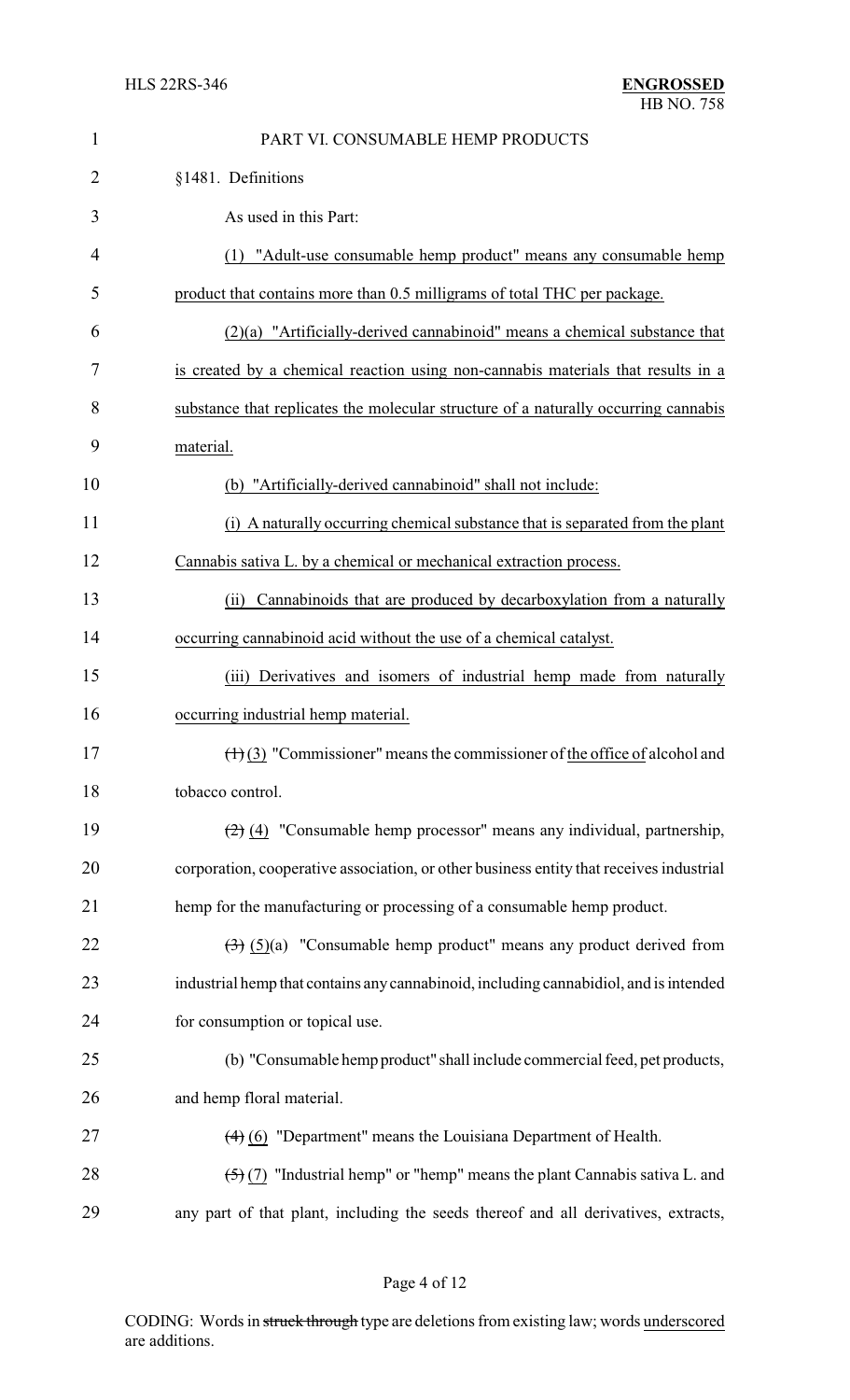| $\mathbf{1}$   | cannabinoids, isomers, acids, salts, and salts of isomers, whether growing or not,                   |  |  |  |  |
|----------------|------------------------------------------------------------------------------------------------------|--|--|--|--|
| $\overline{2}$ | with a total delta-9 THC concentration of not more than 0.3 percent on a dry weight                  |  |  |  |  |
| 3              | basis.                                                                                               |  |  |  |  |
| $\overline{4}$ | "Package" means a container or wrapping in which any consumer<br>(8)                                 |  |  |  |  |
| 5              | commodity is enclosed for the purpose of delivery or display of that commodity to                    |  |  |  |  |
| 6              | retail purchasers and contains one or more servings.                                                 |  |  |  |  |
| 7              | "Remote retailer" means a person or entity who offers any<br><del>(6)</del> (9)                      |  |  |  |  |
| 8              | consumable hemp product for sale at retail, or for any transaction of products in lieu               |  |  |  |  |
| 9              | of a sale, through a digital application, catalog, or the internet, that can be purchased            |  |  |  |  |
| 10             | and delivered directly to a consumer in Louisiana.                                                   |  |  |  |  |
| 11             | (10) "Retailer" means a person or entity who offers any consumable hemp                              |  |  |  |  |
| 12             | product for sale at retail.                                                                          |  |  |  |  |
| 13             | $(7)$ (11) "Retail sale" or "sale at retail" means the sale or any transaction in                    |  |  |  |  |
| 14             | lieu of a sale of products to the public for use or consumption but does not include                 |  |  |  |  |
| 15             | the sale or any transaction in lieu of a sale of products for resale.                                |  |  |  |  |
| 16             | "Serving" means the total amount of individual units or amount of<br>(12)                            |  |  |  |  |
| 17             | liquid of a product recommended by the manufacturer to be consumed at a single                       |  |  |  |  |
| 18             | time.                                                                                                |  |  |  |  |
| 19             | $\left(\frac{8}{6}\right)$ (13) "State plan" means a plan required for approval by the United States |  |  |  |  |
| 20             | Secretary of Agriculture to monitor and regulate the production of hemp.                             |  |  |  |  |
| 21             | "THC" means a combination of tetrahydrocannabinol and<br>$(9)$ (14)                                  |  |  |  |  |
| 22             | tetrahydrocannabinolic acid.                                                                         |  |  |  |  |
| 23             | $(10)(15)$ "Wholesaler" means a wholesale seller, distributor, or packer of                          |  |  |  |  |
| 24             | consumable hemp products.                                                                            |  |  |  |  |
| 25             | §1482. Consumable hemp products; prohibitions                                                        |  |  |  |  |
| 26             | *<br>∗<br>∗                                                                                          |  |  |  |  |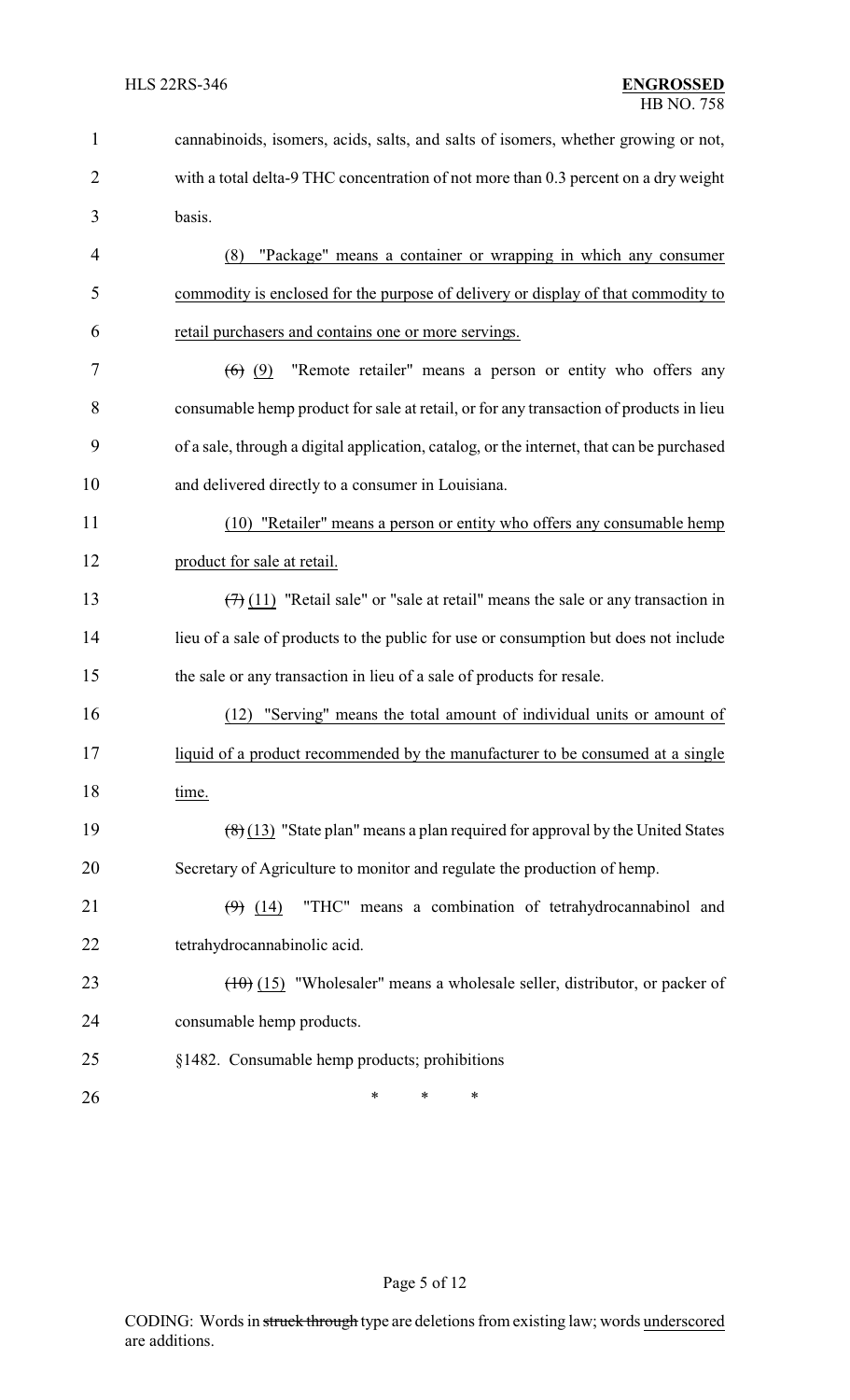| 1              | C. No retailer shall add any consumable hemp product to any food or                     |  |  |  |  |
|----------------|-----------------------------------------------------------------------------------------|--|--|--|--|
| $\overline{2}$ | beverage sold at retail to a consumer.                                                  |  |  |  |  |
| 3              | $\overline{C}$ . D. It shall be unlawful for any person to knowingly, willfully, or     |  |  |  |  |
| $\overline{4}$ | intentionally violate the provisions of this Section. Whoever knowingly, willfully,     |  |  |  |  |
| 5              | or intentionally violates the provisions of this Section shall be penalized as follows: |  |  |  |  |
| 6              | *<br>*<br>$\ast$                                                                        |  |  |  |  |
| 7              | <b>D.</b> E. The provisions of this Part shall be preempted by any federal statute,     |  |  |  |  |
| 8              | federal regulation, or guidance from a federal government agency that is less           |  |  |  |  |
| 9              | restrictive than the provisions of this Part.                                           |  |  |  |  |
| 10             | §1483. Product approval; consumable hemp processors; Louisiana Department of            |  |  |  |  |
| 11             | Health                                                                                  |  |  |  |  |
| 12             | A.(1) Each consumable hemp processor shall obtain an annual consumable                  |  |  |  |  |
| 13             | hemp processor license permit issued by the department. The department shall            |  |  |  |  |
| 14             | charge and collect an annual consumable hemp processor license permit fee. The fee      |  |  |  |  |
| 15             | shall be for each separate processing facility and shall be based on the annual sales   |  |  |  |  |
| 16             | of such facility according to the following schedule:                                   |  |  |  |  |
| 17             | <b>Annual Sales</b><br><b>Annual Fee</b>                                                |  |  |  |  |
| 18             | Under \$500,000<br>\$175.00                                                             |  |  |  |  |
| 19             | $$500,001 - $1,000,000$<br>\$475.00                                                     |  |  |  |  |
| 20             | $$1,000,001 - $2,500,000$<br>\$775.00                                                   |  |  |  |  |
| 21             | $$2,500,001 - $5,000,000$<br>\$1,075.00                                                 |  |  |  |  |
| 22             | Over \$5,000,000<br>\$1,375.00                                                          |  |  |  |  |
| 23             | *<br>$\ast$<br>*                                                                        |  |  |  |  |
| 24             | Any consumable hemp product that is manufactured, distributed,<br><b>B.</b>             |  |  |  |  |
| 25             | imported, or sold for use in Louisiana shall:                                           |  |  |  |  |
| 26             | (6) Not contain a total delta-9 THC concentration of more than $0.3$ percent            |  |  |  |  |
| 27             | on a dry weight basis.                                                                  |  |  |  |  |
| 28             | $(7)$ Not contain a total THC concentration of more than one percent on a dry           |  |  |  |  |
| 29             | weight basis.                                                                           |  |  |  |  |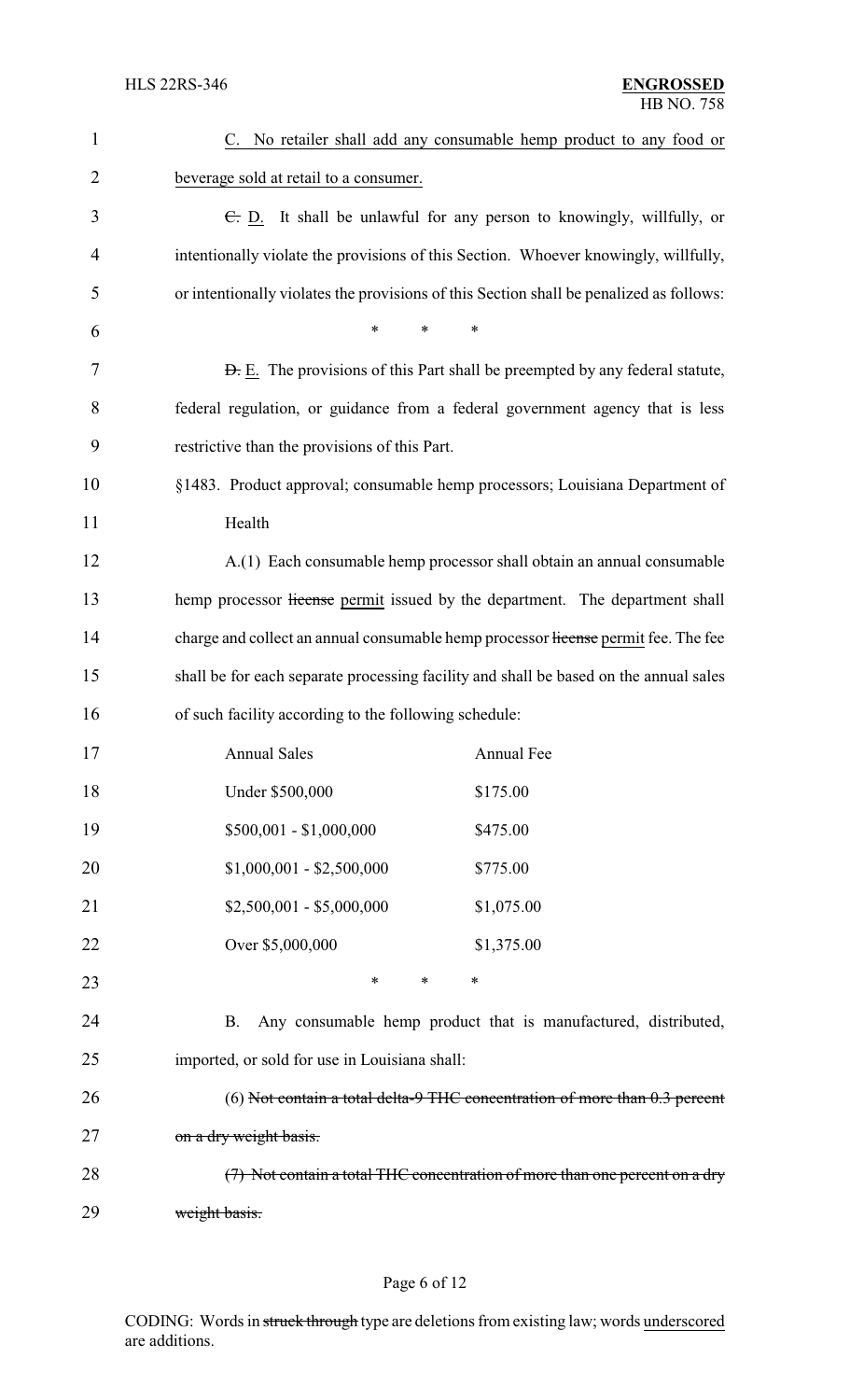| $\mathbf{1}$   |                                                                                  | (8) Not contain any artificially-derived cannabinoid that is not naturally            |                  |                                                                                           |                |  |  |
|----------------|----------------------------------------------------------------------------------|---------------------------------------------------------------------------------------|------------------|-------------------------------------------------------------------------------------------|----------------|--|--|
| $\overline{2}$ | occuring.                                                                        |                                                                                       |                  |                                                                                           |                |  |  |
| 3              | (7)                                                                              | Not exceed the following THC limits for each product type:                            |                  |                                                                                           |                |  |  |
| 4              | Product Type                                                                     | <b>Total THC</b>                                                                      | <b>Total THC</b> | Delta-9 THC                                                                               | Total THC      |  |  |
| 5              |                                                                                  | per Serving                                                                           | per Package      | Concentration                                                                             | Concentration  |  |  |
| 6              | Edibles                                                                          | 8 <sub>mg</sub>                                                                       | 50mg             | $0.3\%$                                                                                   | $1\%$          |  |  |
| 7              | Topicals                                                                         | None                                                                                  | None             | $0.3\%$                                                                                   | $1\frac{6}{2}$ |  |  |
| 8              | <b>Tinctures</b>                                                                 | None                                                                                  | 100mg            | $0.3\%$                                                                                   | $1\%$          |  |  |
| 9              | Concentrates/                                                                    |                                                                                       |                  |                                                                                           |                |  |  |
| 10             | Extracts                                                                         | 8 <sub>mg</sub>                                                                       | 50mg             | $0.3\%$                                                                                   | $1\%$          |  |  |
| 11             | <b>Floral Material</b>                                                           | None                                                                                  | None             | $0.3\%$                                                                                   | $1\%$          |  |  |
| 12             |                                                                                  |                                                                                       |                  | (8) Any consumable hemp product type not provided for in this Subsection                  |                |  |  |
| 13             | shall not exceed the THC limits provided for edible products.                    |                                                                                       |                  |                                                                                           |                |  |  |
| 14             |                                                                                  | C.(1) All labels shall meet the following criteria in order to receive approval       |                  |                                                                                           |                |  |  |
| 15             |                                                                                  | from the department:                                                                  |                  |                                                                                           |                |  |  |
| 16             |                                                                                  | $(1)(a)$ Contain no medical claims.                                                   |                  |                                                                                           |                |  |  |
| 17             |                                                                                  |                                                                                       |                  | $\left(\frac{2}{2}\right)$ Have a scannable bar code, QR code, or web address linked to a |                |  |  |
| 18             |                                                                                  | document or website that contains a certificate of analysis as provided in Subsection |                  |                                                                                           |                |  |  |
| 19             | E of this Section.                                                               |                                                                                       |                  |                                                                                           |                |  |  |
| 20             |                                                                                  |                                                                                       |                  | (2) Any adult-use consumable hemp product shall be identified as such on                  |                |  |  |
| 21             | the label.                                                                       |                                                                                       |                  |                                                                                           |                |  |  |
| 22             |                                                                                  | *                                                                                     | ∗<br>∗           |                                                                                           |                |  |  |
| 23             |                                                                                  |                                                                                       |                  | E. The application for registration shall include a certificate of analysis               |                |  |  |
| 24             | containing the following information for the final product:                      |                                                                                       |                  |                                                                                           |                |  |  |
| 25             |                                                                                  |                                                                                       |                  | (1) The batch identification number, date received, date of completion, and               |                |  |  |
| 26             |                                                                                  | the method of analysis for each test conducted.                                       |                  |                                                                                           |                |  |  |
| 27             | Indication of serving size and package size, identified as milligrams per<br>(2) |                                                                                       |                  |                                                                                           |                |  |  |
| 28             | grams.                                                                           |                                                                                       |                  |                                                                                           |                |  |  |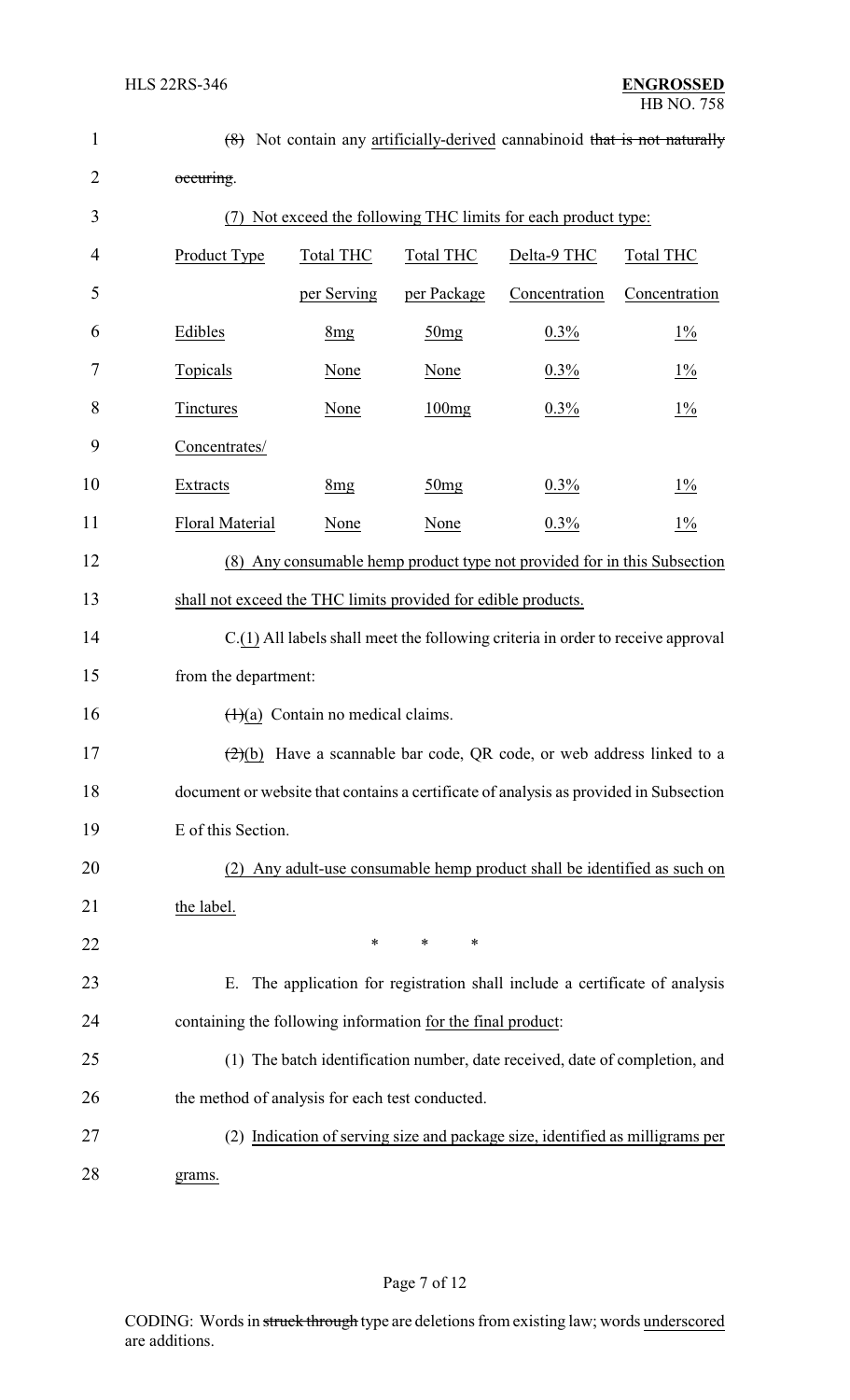| $\mathbf{1}$   | (3) Test results identifying: the cannabinoid profile by percentage of weight,         |
|----------------|----------------------------------------------------------------------------------------|
| $\overline{2}$ | solvents, pesticides, microbials, and heavy metals.                                    |
| 3              | (a) Solvents, pesticides, microbials, and heavy metals.                                |
| 4              | (b) The cannabinoid profile by percentage of weight.                                   |
| 5              | Total THC per serving and total THC per package, identified as<br>(c)                  |
| 6              | milligrams per grams.                                                                  |
| 7              | *<br>$\ast$<br>∗                                                                       |
| 8              | $G(1)$ The department shall:                                                           |
| 9              | Conduct an initial review of any product submitted pursuant to this<br>(a)             |
| 10             | Section and notify the submitting party of any deficiencies existing which prevents    |
| 11             | the approval of the product within fifteen business days of the date of submission.    |
| 12             | (b) provide Provide a list of registered products to the office of alcohol and         |
| 13             | tobacco control, law enforcement, and other necessary entities as determined by the    |
| 14             | department.                                                                            |
| 15             | (c) Provide a mechanism to allow the office of alcohol and tobacco control             |
| 16             | to scan products to determine if the product is registered with the department.        |
| 17             | (2) If the department fails to implement the provisions of Subparagraph                |
| 18             | $(1)(c)$ of this Subsection by September 30, 2022, any products submitted to the       |
| 19             | department for approval may be sold by a wholesaler or retailer permitted under R.S.   |
| 20             | 3:1484 while the product is pending approval.                                          |
| 21             | *<br>$\ast$<br>$\ast$                                                                  |
| 22             | L. The department shall promulgate rules and regulations in accordance with            |
| 23             | the Administrative Procedure Act to implement the provisions of this Section. In       |
| 24             | order to expedite implementation, the department shall utilize emergency               |
| 25             | rulemaking. The rules shall specify standards for product labels, procedures for label |
| 26             | approval, limits for solvents, pesticides, microbials, and heavy metals, requirements  |
| 27             | for accreditation for laboratories, any prohibited dosage vehicles as determined by    |
| 28             | the department, and sanitary requirements specific to consumable hemp processors.      |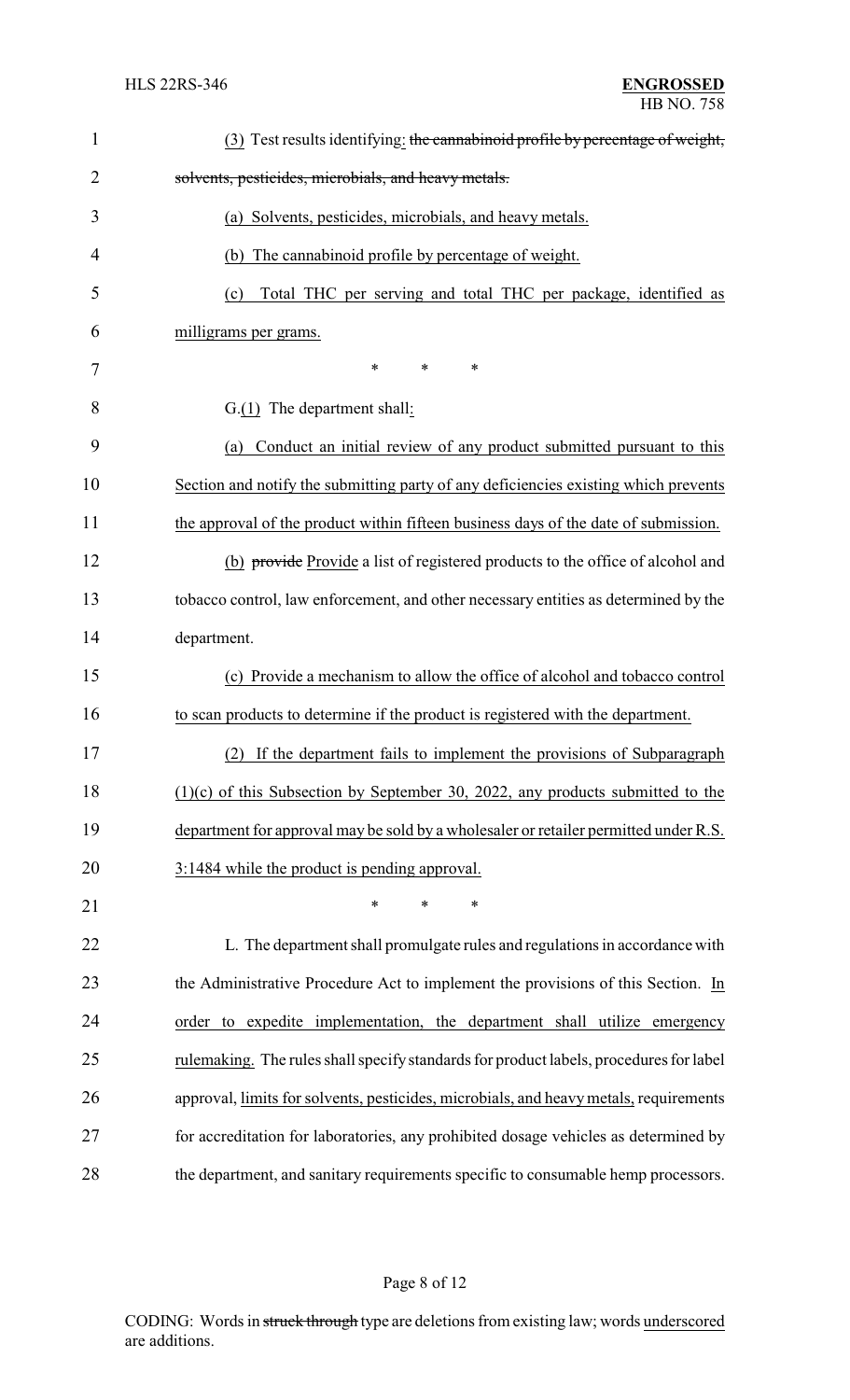| $\mathbf{1}$   | §1484. Permit to sell; office of alcohol and tobacco control                       |  |  |  |  |  |
|----------------|------------------------------------------------------------------------------------|--|--|--|--|--|
| $\overline{2}$ | *<br>$\ast$<br>*                                                                   |  |  |  |  |  |
| 3              | <b>B.</b>                                                                          |  |  |  |  |  |
| 4              | *<br>$\ast$<br>$\ast$                                                              |  |  |  |  |  |
| 5              | $(4)(a)$ No consumable hemp product shall be sold to any person under the          |  |  |  |  |  |
| 6              | age of eighteen years.                                                             |  |  |  |  |  |
| 7              | (b) No adult-use consumable hemp product shall be sold to any person under         |  |  |  |  |  |
| 8              | the age of twenty-one years.                                                       |  |  |  |  |  |
| 9              | $\ast$<br>$\ast$<br>*                                                              |  |  |  |  |  |
| 10             | Section 2. R.S. 40:961.1 is hereby amended and reenacted to read as follows:       |  |  |  |  |  |
| 11             | §961.1. Industrial hemp exemption                                                  |  |  |  |  |  |
| 12             | Notwithstanding the definitions provided for in R.S. 40:961(6) and $(26)(27)$ ,    |  |  |  |  |  |
| 13             | the provisions of the Uniform Controlled Dangerous Substances Law shall not apply  |  |  |  |  |  |
| 14             | to industrial hemp or industrial hemp-derived CBD consumable hemp products as      |  |  |  |  |  |
| 15             | provided for in Parts V and VI of Chapter 10-A of Title 3 of the Louisiana Revised |  |  |  |  |  |
| 16             | Statutes of 1950.                                                                  |  |  |  |  |  |
| 17             | Section 3. R.S. 3:1485 is hereby repealed in its entirety.                         |  |  |  |  |  |

### DIGEST

The digest printed below was prepared by House Legislative Services. It constitutes no part of the legislative instrument. The keyword, one-liner, abstract, and digest do not constitute part of the law or proof or indicia of legislative intent. [R.S. 1:13(B) and 24:177(E)]

| HB 758 Engrossed | 2022 Regular Session | Schexnayder |
|------------------|----------------------|-------------|
|                  |                      |             |

Abstract: Provides for the regulation of industrial hemp and consumable hemp products.

Proposed law creates a definition for "performance-based sampling" and exempts certain licensees approved for performance-based sampling from Dept. of Agriculture THC testing requirements.

Proposed law provides the criteria for a licensee to be eligible for performance-based sampling.

Present law requires a criminal background check upon application for initial licensure or annual license renewal for growers, seed producers, processors, and handlers.

Proposed law changes the criminal background check requirement to upon application for initial licensure and every three years thereafter.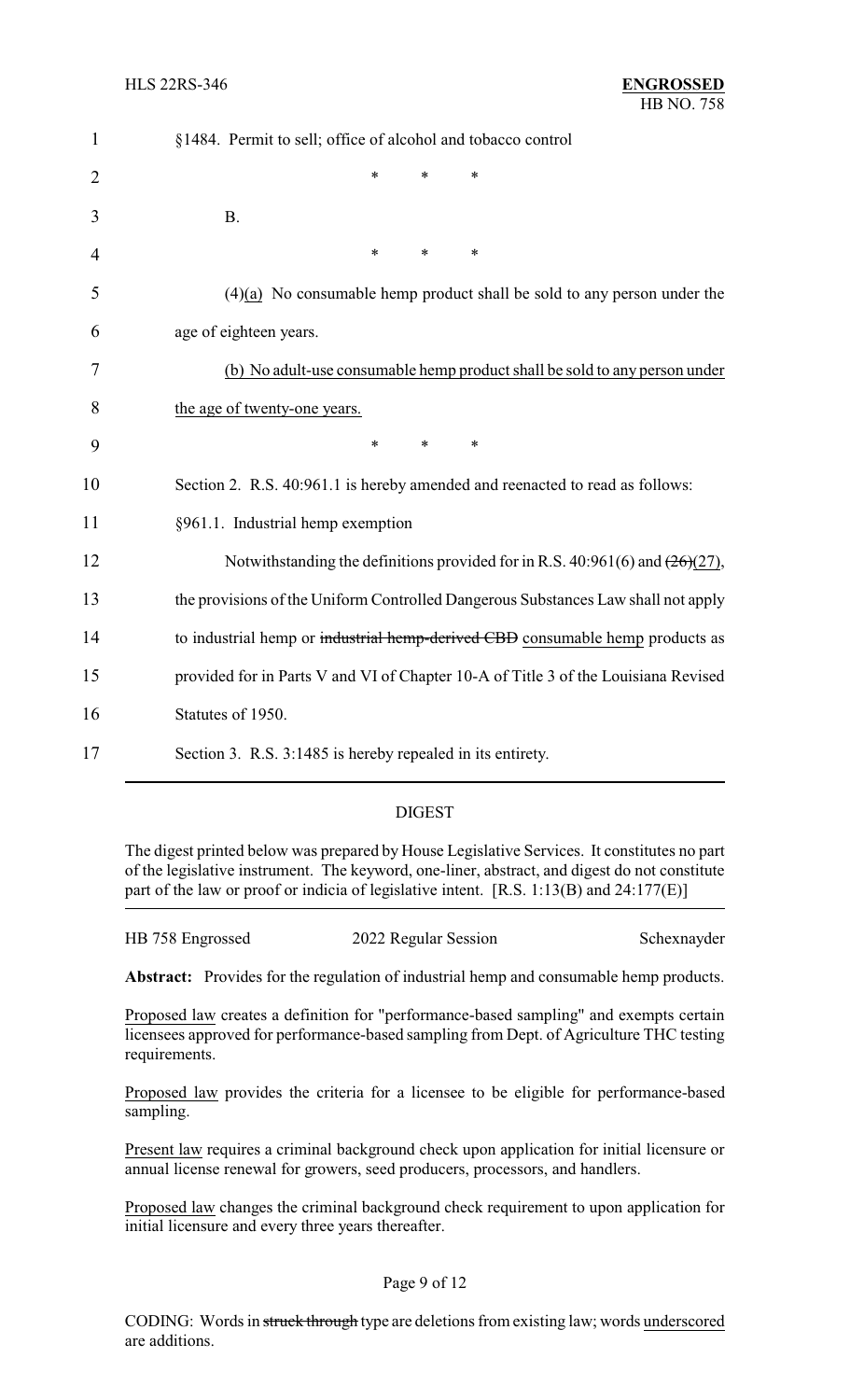Present law provides for prohibitions on selling or processing certain consumable hemp products.

Proposed law adds a prohibition on retailers adding consumable hemp products to food or beverage sold at retail to consumers.

Present law prohibits consumable hemp products from containing any cannabinoid that is not naturally occurring.

Proposed law replaces "cannabinoid that is not naturally occurring" to "any artificiallyderived cannabinoid" and provides a definition for "artificially-derived cannabinoid".

Proposed law defines the term "adult-use canumable hemp product" to mean any conumbale hemp product that contains more than 0.5 milligrams of total THC per package.

Present law provides that consumable hemp products cannot contain a total delta-9 THC concentration of more than 0.3% nor a total THC concentration of more than 1% on a dry weight basis.

Proposed law retains this requirement for hemp floral material but provides the following table for limitations on THC in consumable hemp products:

| Product Type Total THC | per Serving | Total THC<br>per Package | Delta-9 THC<br>Concentration | <b>Total THC</b><br>Concentration |  |
|------------------------|-------------|--------------------------|------------------------------|-----------------------------------|--|
| Edibles                | 8mg         | 50mg                     | $0.3\%$                      | $1\%$                             |  |
| Topicals               | None        | None                     | $0.3\%$                      | $1\%$                             |  |
| Tinctures              | None        | 100mg                    | $0.3\%$                      | $1\%$                             |  |
| Concentrates/          |             |                          |                              |                                   |  |
| Extracts               | 8mg         | 50mg                     | $0.3\%$                      | $1\%$                             |  |
| <b>Floral Material</b> | None        | None                     | $0.3\%$                      | $1\%$                             |  |

Proposed law requires the limitations for THC in any consumable hemp product not provided in proposed law to be the same as what is provided for edible products.

Proposed law requires any adult-use consumable hemp product to be identified as such on the label.

Present law requires each application for product registration with the La. Dept. of Health (LDH) to include a certificate of analysis containing the following information:

- (1) The batch identification number, date received, date of completion, and the method of analysis for each test conducted.
- (2) Test results identifying the cannabinoid profile by percentage of weight, solvents, pesticides, microbials, and heavy metals.

Proposed law retains provisions of present law and requires the certificate of analysis to also indicate the serving size, total THC per serving, package size, and total THC per package and requires the units of measurement to be identified as mg/g.

Proposed law requires the LDH to review any consumable hemp product submitted for approval and notify the submitting party of any deficiencies existing which prevents the approval of the product within 15 business days of the date of submission.

Proposed law requires the LDH to provide a mechanism, by Sept. 30, 2022, to allow the office of alcohol and tobacco control to scan consumable hemp products to determine if the product is registered with the LDH and if not provided by the deadline any products

#### Page 10 of 12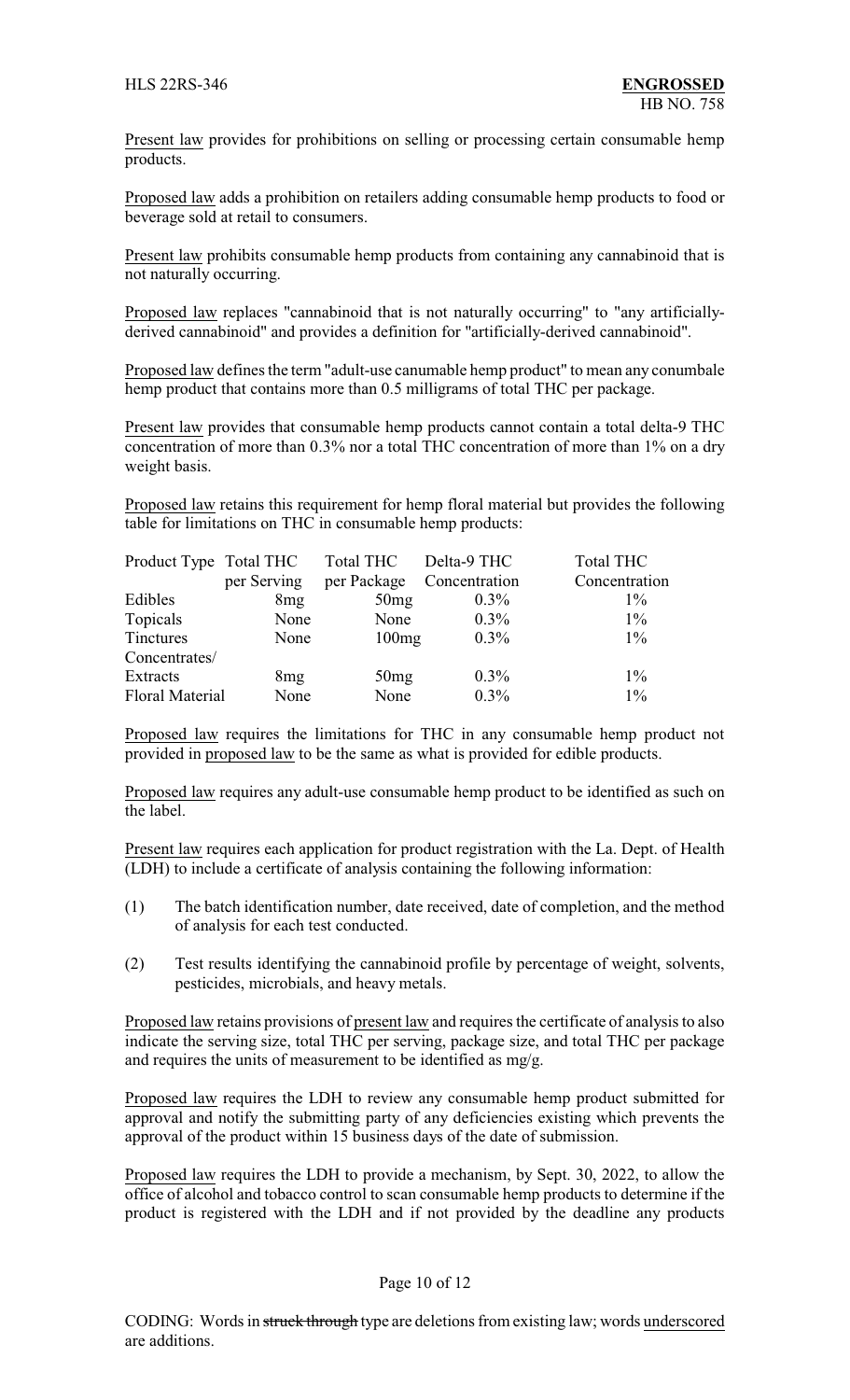submitted to LDH for approval can be sold by a licensed wholesaler or retailer while the product is pending approval.

Present law requires the LDH to promulgate rules and regulations in accordance with the Administrative Procedure Act to implement the provisions of present law.

Proposed law requires the LDH to promulgate rules and regulations to implement the provisions of present and proposed law on consumable hemp product approval by the LDH and regulation of processors utilizing emergency rulemaking authority.

Proposed law requires the LDH to include the limits for solvents, pesticides, microbials, and heavy metals allowable in consumable hemp products in their administrative rules.

Proposed law prohibits licensed retailers from selling adult-use consumable hemp products to any person under the age of 21.

Present law creates the Industrial Hemp Advisory Committee.

Proposed law repeals present law.

(Amends R.S. 3:1462(13)-(18), 1465(D)(1), 1468(A), 1481, 1482(C) and (D)(intro. para.), 1483(A)(1), (B)(6)-(8), (C), (E), (G), and (L), and 1484(B)(4) and R.S. 40:1691.1; Adds R.S. 3:1462(19) and 1482(E); Repeals R.S. 3:1485)

Summary of Amendments Adopted by House

- The Committee Amendments Proposed by House Committee on Agriculture, Forestry, Aquaculture, and Rural Development to the original bill:
- 1. Add the term "adult-use consumable hemp product" and defines it as any consumable hemp product that contains more than 0.5 milligrams of total THC per package.
- 2. Change the definition of "artificially-derived cannabinoid" to mean a chemical substance that is created by a chemical reaction using non-cannabis materials that results in a substance that replicates the molecular structure of a naturally occurring cannabis material.
- 3. Expand what is an artificially-derived cannabinoid to specify that it does not include derivatives and isomers of industrial hemp made naturally occurring industrial hemp material.
- 4. Change the acceptable THC levels in consumable hemp products and provide a table outlining the various consumable hemp products along with the acceptable levels of THC per serving, per package, and by concentration.
- 5. Add a provision that any consumable hemp product not specified in proposed law cannot exceed the THC limits provided for edible products.
- 6. Add a requirement to identify any adult-use consumable hemp product on the label.
- 7. Clarify that the certificate of analysis that must be provided is on the final product.
- 8. Expand the information to be included in a certificate of analysis for a consumable hemp product to include test results identifying the serving and